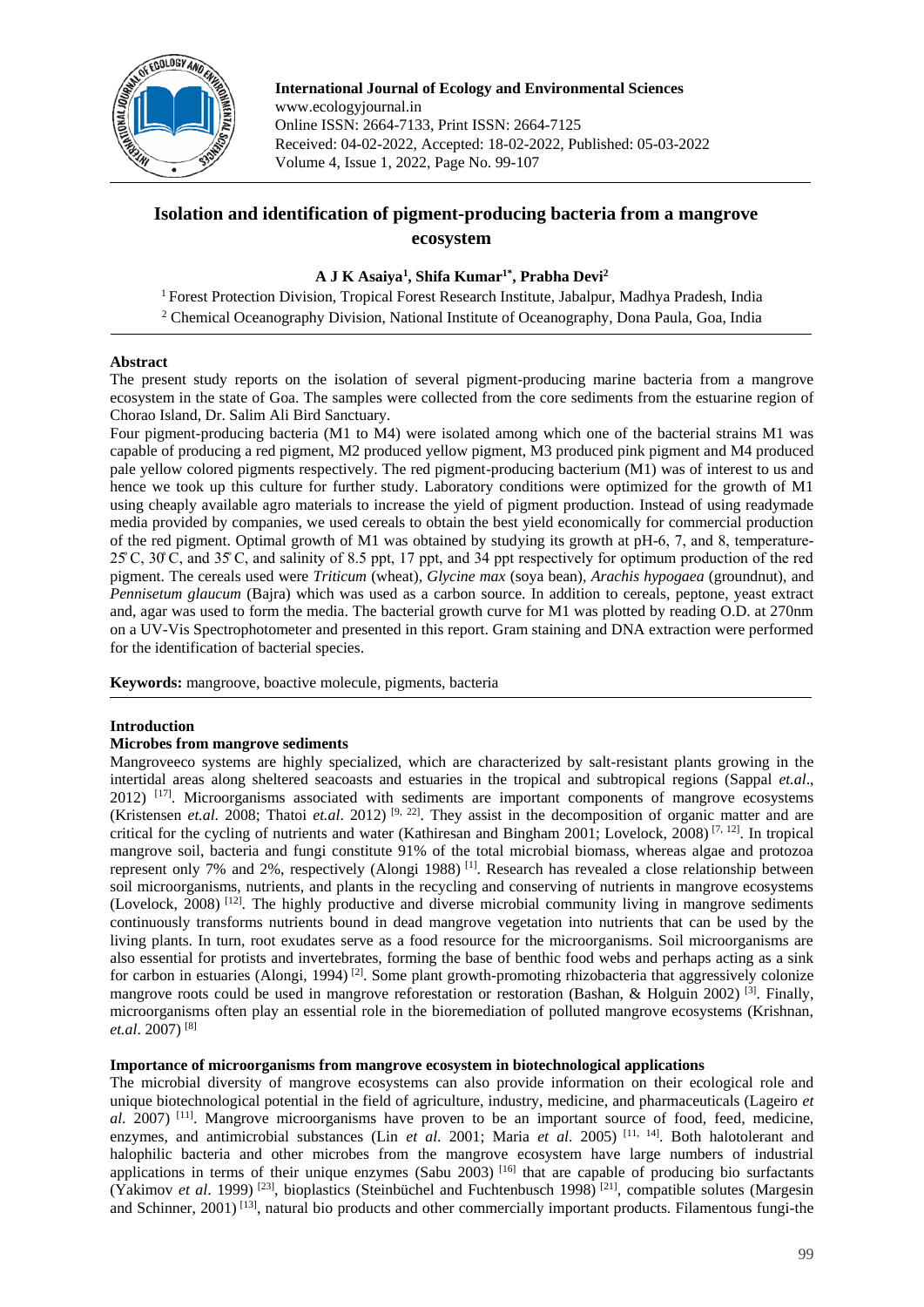International Journal of Ecology and Environmental Sciences www.ecologyjournal.in

principal commercial sources of xylanolytic enzymes-have many industrial uses, such as in paper manufacturing, animal feed, bread making, juice preparation, the wine industry, and in xylitol production (Polizeli *et al*. 2005) [15] . Actinomycetes isolated from mangrove habitats are a potentially rich source of anti-infection and anti-tumor compounds and of agents for treating neurodegenerative diseases and diabetes (Hong et al. 2009)<sup>[6]</sup>.

# **Importance of pigment-producing bacteria**

Marine bacterial communities possess enormous potentiality to produce diverse bioactive molecules such as pigment molecules. On usual microbial culture media, several marine Gram-positive and Gram-negative bacteria appear to produce an array of pigments (Chatragadda *et.al* 2019) [4] . Several marine bacterial pigments have demonstrated various biological activities such as antimicrobial, anticancer, and immunosuppressive activities (Soliev *et.al* 2011)<sup>[20]</sup>. Recently, studies on natural products and microbial autecology science have increased the demand for novel resources of eco-friendly natural products such as bacterial pigments for different biomedical and industrial applications. Natural pigment molecules of microbial origin have a great demand in the industry due to their functional attributes such as nontoxic nature, easier gene manipulation, a large volume of biomass production, and environmental acceptability. Therefore, exploration, exploitation, and identification of novel or rare types of pigment compounds from marine-pigmented bacteria (MPB) are necessary for a wide range of biomedical and industrial applications (Shindo and Misawa 2014)<sup>[19]</sup>.

#### **Materials and Methods Sampling and isolation of microbes Collection of samples**

The soil sample was collected in sterile polythene bags from Chorao Island at Dr. Salim Ali Bird Sanctuary in the vicinity of mangroves *Rhizophora mucronata*, around the Mandovi estuary of Goa. The samples were transported to the laboratory in an icebox immediately after collection for further processing.

# **Isolation of microbial isolates**

On reaching the lab, the soil sample was rinsed in sterile seawater (SSW) followed by the addition of a known volume of SSW. Thereafter, saline suspension ranging from  $10^{-6}$ ,  $10^{-1}$ , and  $10^{-2}$  dilutions were prepared, and the same was spread in plates containing Zobell Marine agar (ZMA) and Nutrient agar (NA). Both the agar plates were prepared using 34ppt saline seawater. The plates were incubated at 30°C for 24h until visual growth of cultures was observed. Individual colonies were picked based on size, color, texture, and nature of growth.

# **Purification of the Microbes**

# **Bacterial isolates**

The isolated bacterial cultures were purified by repeated sub-culturing on Nutrient agar plates and preserved on slants, plates, and in NB media, and stored at 4°C until further use.

#### **Characterization of the Microbial Isolates**

#### **Gram staining**

Gram staining was performed to study cell morphology to distinguish between Gram-positive and Gramnegative microbes using the Gram's method of staining. The results were observed under 100x oil immersion.

#### **Morphological characteristics**

Microbial characterization was done for the differentiation of the culture isolates. Characterization was done based on size, shape, texture, margin, and color. The results were observed and tabulated.

# **Optimization of the Cultural Conditions**

# **Pigment production using different substrates**

- Various substrates were used as carbon sources as a substitute for the production of commercial media such as *Triticum* (wheat)*, Glycine max* (soya bean)*, Arachis hypogaea* (groundnut)*,* and *Pennisetum glaucum*  (bajra). Briefly, 1.5 gram of dried powder, 0.2 gram of Yeast extract, and 1 gram of Peptone in theabovementioned substrates were added to 100ml of seawater at 34ppt salinity. The media was autoclaved at 121 psi for 20 minutes. The media was then inoculated with the culture and incubated for 24 hrs at 30°C temperature and checked for pigment production.
- b. After maximum growth of culture M1, was evident in Glycine max medium, further optimization was carried out in *Glycinemax* (soya bean) broth medium using the below-listed parameters:

#### **pH optimization**

The optimum pH and growth conditions required were checked for the isolate. The culture broth was subjected to different pH ranges (6, 7, and 8) and checked for optimum growth.

#### **Effect of temperature on pigment production and bacterial growth**

The culture broth was subjected to temperatures such as  $25^{\circ}$ C, 30°C, and 35°C and checked visually for maximum growth and pigment production.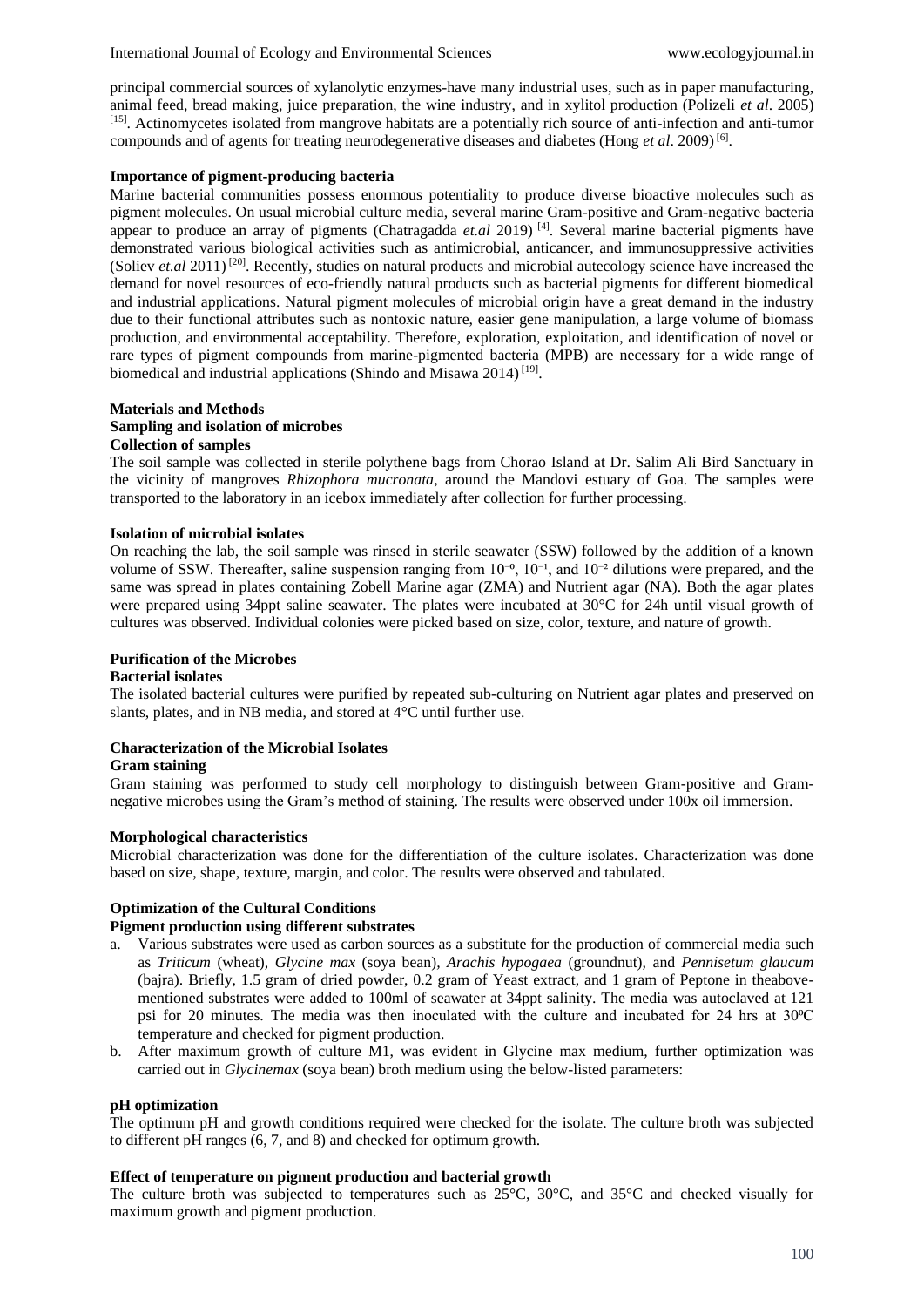#### **Salinity optimization**

The culture broth was subjected to salinities of 8.5 ppt, 17 ppt, and 34 ppt and checked visually for maximum growth and pigment production.

# **Growth Curve**

When a bacterial culture is placed in a suitable medium that provides all the conditions and nutrients necessary for its growth, then the live bacterial cells in the population over a while exhibit four main phases of growth. The initial lag phase, the exponential or log phase, the stationary phase, and finally the death or decline phase. In the initial lag phase, the bacteria are metabolically live and active but not dividing. In the exponential or log phase, there is exponential growth taking place. The third stationary phase is characterized by the growth reaching a plateau as the number of dying cells equals the number of dividing cells. Finally, the death phase is characterized by an exponential decrease in the number of living cells.

- 1. The isolated M1 colony was inoculated into 15 ml nutrient broth and kept at 30°C for 24 hours of the incubation period.
- 2. 1ml of this culture was inoculated in *Glycine max* broth prepared in 1.5 gram of dried powder of *Glycine max*, 0.2 gram of Yeast extract, 1 gram of Peptone, and 100ml of seawater.
- 3. Spectrophotometer was used for measuring UV for measuring the growth of the bacterium M1.
- 4. Initially media was scanned to see at which wavelength max absorption was obtained.
- 5. The selected wavelength was obtained at 270nm which was later used for measuring the growth at different periods. Five ml of uninoculated sterile media was added to a clean cuvette, which was blank. The machine was set to zero ABS with this sample. This step standardizes the turbidity of the media without any cells in it so that further calculations can quantitate growth due to changes in the turbidity.
- 6. Immediately after inoculating, a  $\overline{5}$  mL sample of the inoculated media was taken and pipetted into a clean cuvette. Placed in the blanked spectrophotometer, the OD reading was recorded. This reading should be recorded at a time "0".
- 7. The UV reading was taken every 2 hours for 48h.
- 8. The readings were plotted on a graph with time as the X-axis and OD as the Y-axis.

# **Molecular Identification DNA extraction by CTAB protocol**

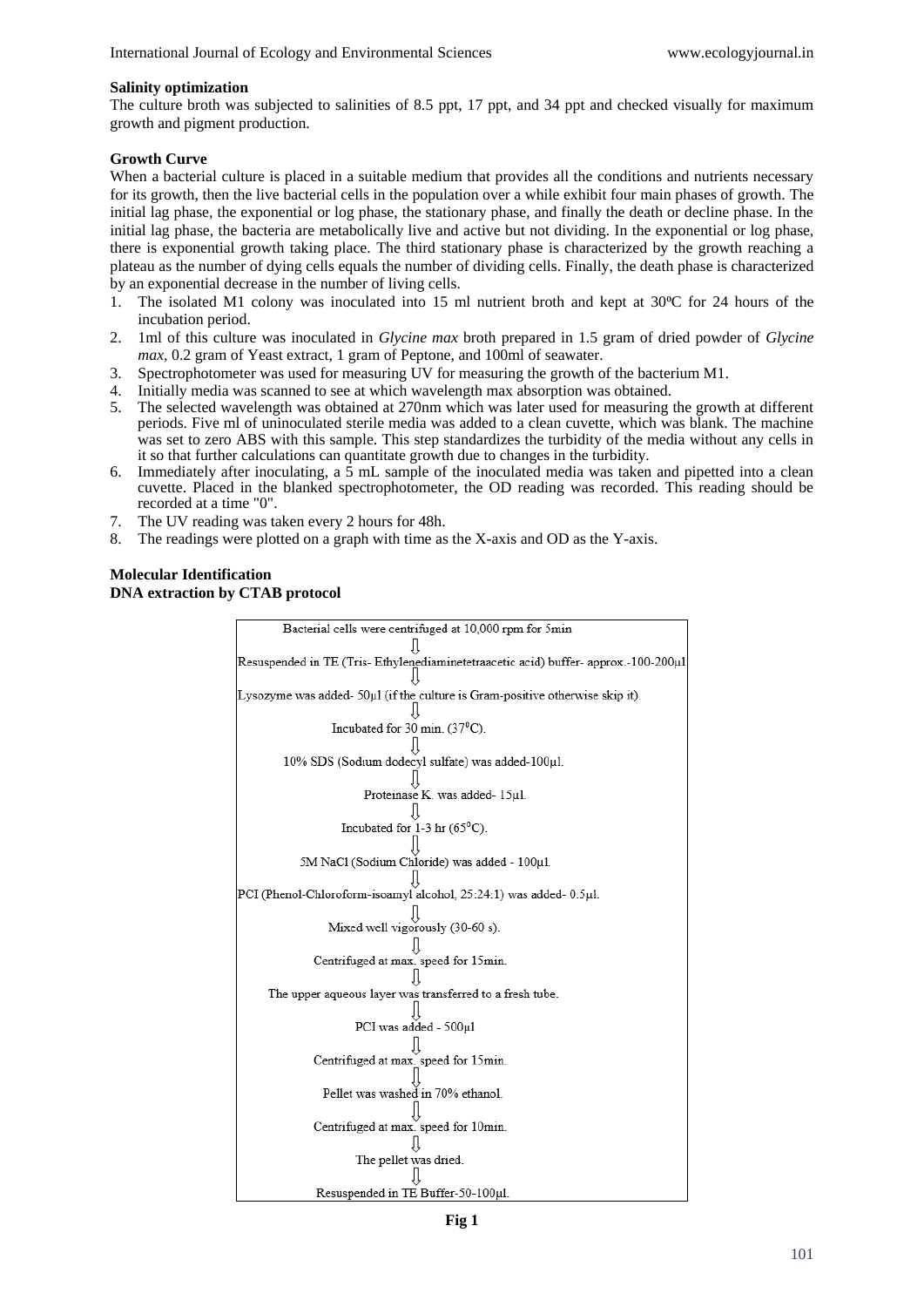### **Results and Discussion**

Isolation and identification were carried out using standard techniques as per Bergey's Manual. Pure cultures were obtained by repeated subculturing on NA plates/slants after incubating the master plates for 24-48 hours at 30⁰C. The above procedure yielded 4 bacterial isolates from the sediment soil sample. One (M1) of the four bacterial cultures was selected based on the basic characterization and used for further studies.



Fig 2: (a) and (b) are isolated pigmented bacteria



**Fig 3:** Red pigmentation in nutrient broth

After the growth of red pigment in Nutrient Broth 0.1µl of M1 was streaked on Nutrient agar prepared in salinity ranges of 8.5 ppt, 17 ppt, and 25.5 ppt, seawater and incubated at 30°C for 24-48 hours. Maximum growth was observed at 8.5pptsalinity as shown in figure 5.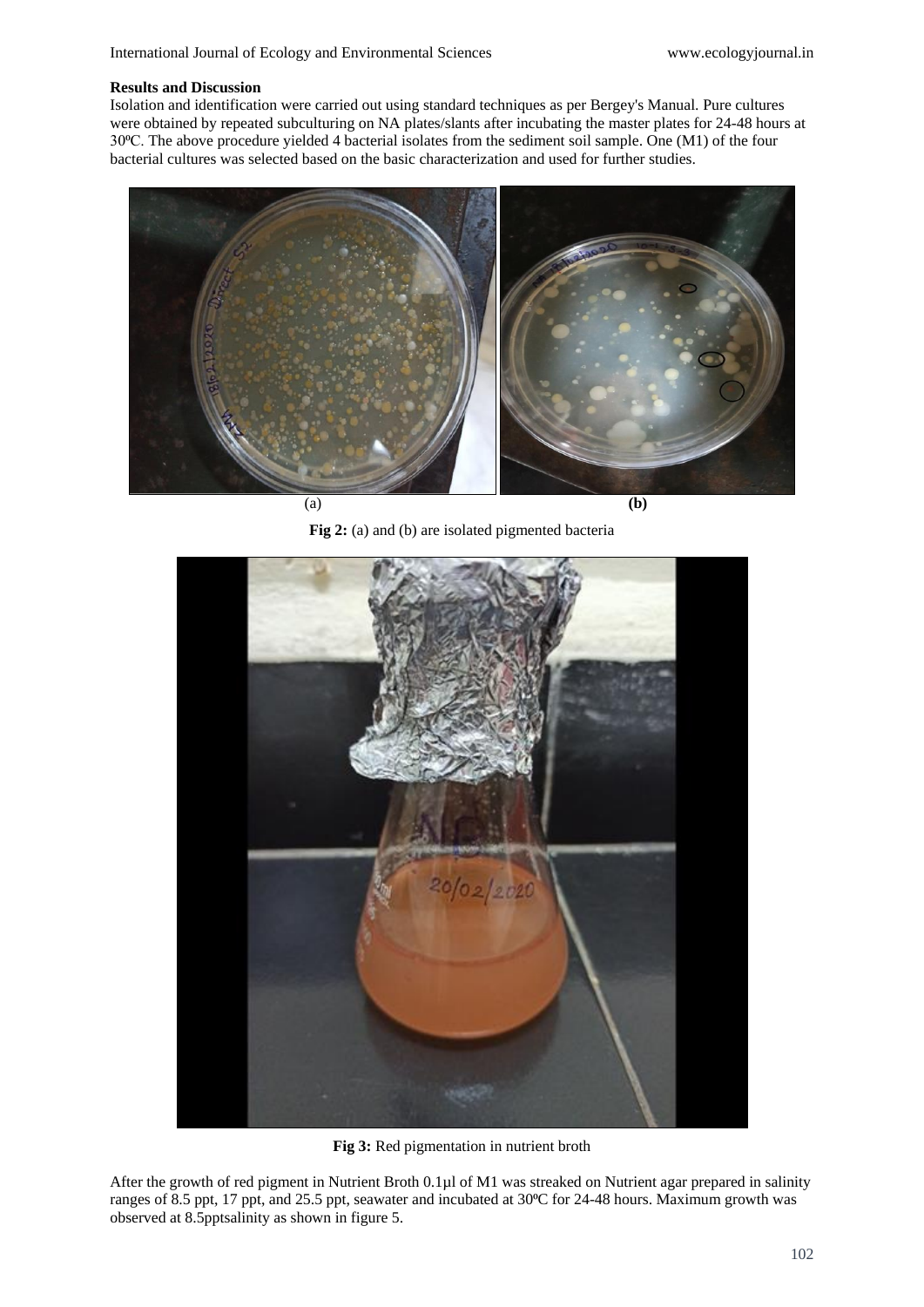

**Fig 4:** Growth of red-pigmented bacterial culture at 8.5ppt, 17ppt, and 25.5 ppt salinity.

# **Microbial characteristics**

Three Gram-positive and one Gram-negative bacterial culture were observed under 100x oil immersion.

### **Gram's character**



**Fig 5:** (a) M1 bacterial culture, (b) M2 bacterial culture, (c) M3 bacterial culture, (d) M4 bacterial culture

The analysis of the gram character was done using the gram method of staining. The results are given in Table 1.

| Culture        | <b>Gram character</b> | <b>Shape</b>    |
|----------------|-----------------------|-----------------|
| M1             | Negative              | Short rods      |
| M2             | Positive              | <b>Bacillus</b> |
| M <sub>3</sub> | Positive              | Streptococci    |
| M4             | Positive              | Diplobacilli    |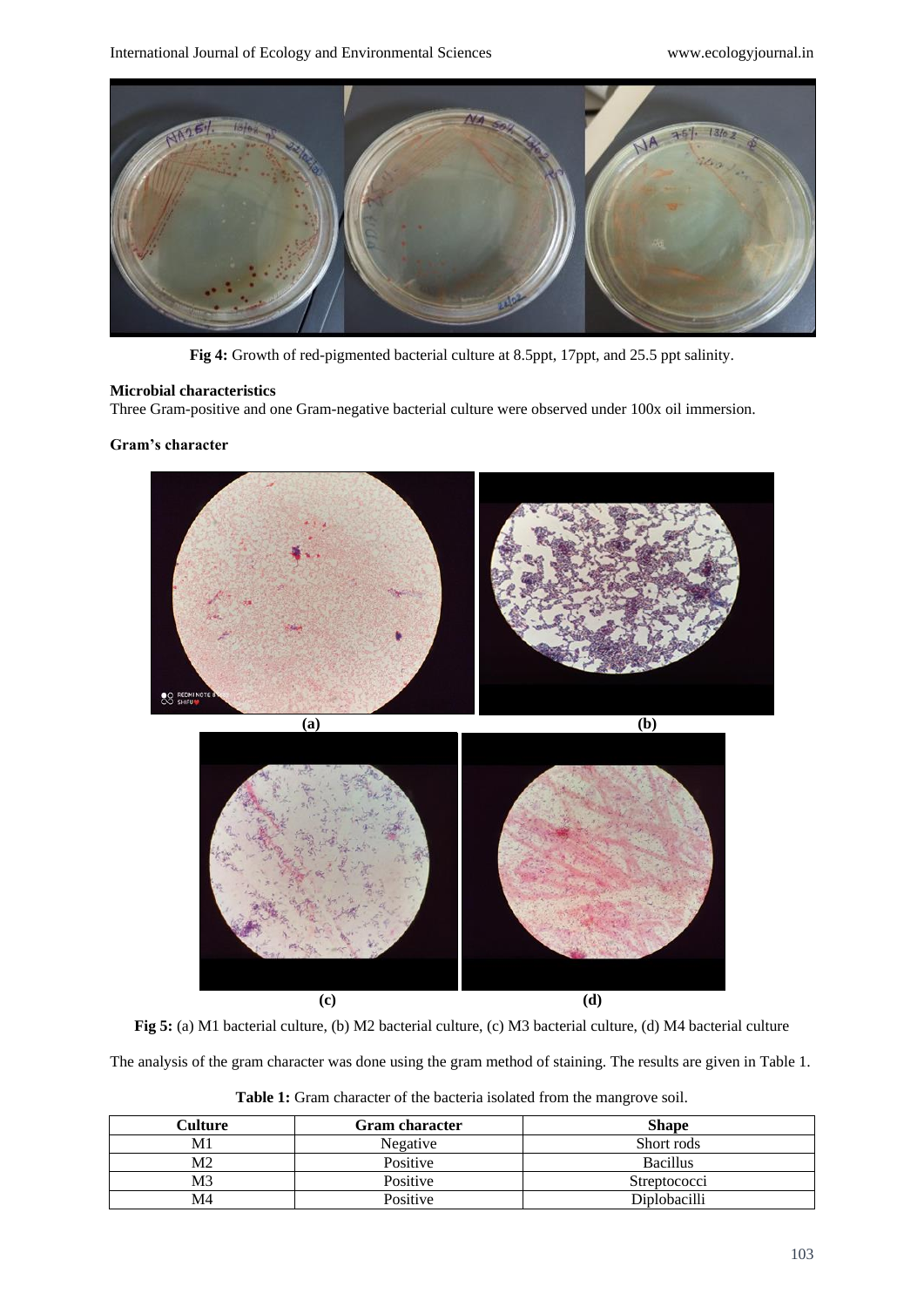#### **Morphological characteristics**

The isolates obtained were observed for their morphology and other colony characteristics as listed in table 2.

| <b>Isolates</b> | <b>Size</b> | Form      | <b>Pigmentation</b> | <b>Margin</b> | <b>Opacity</b> | <b>Elevation</b> | <b>Texture</b> |
|-----------------|-------------|-----------|---------------------|---------------|----------------|------------------|----------------|
| M1              | Small       | Circular  | Red                 | Entire        | <b>D</b> paque | Flat             | Smooth         |
| M2              | Moderate    | Circular  | Yellow              | Undulate      | Opaque         | Raised           | Smooth         |
| M <sub>3</sub>  | Moderate    | Circular  | Pink                | Entire        | Opaque         | Raised           | Smooth         |
| M4              | Moderate    | Irregular | White               | Undulate      | <b>Opaque</b>  | Flat             | Rough          |

**Table 2:** Colony characteristics of bacteria isolated from the mangrovesediments

### **Growth of red-pigmented bacterial culture M1 in different substrates Pigment production using different substrates**

The maximum growth of M1 and red pigment production was observed in*Glycine max* (soya bean) broth as shown in Figure 5.



**Fig 6:** Growth of red-pigmented bacterial culture in different media.

# **Optimization of growth conditions of M1 (pH, temperature, salinity)**

After the maximum growth of M1 culture and production of red pigment in *Glycine max* was observed among all the substrates it was further optimized for different pH, temperature, and salinity.

M1 grown in *Glycine max* broth showed maximum growth at pH 6, temperature 25°C, and salinity 8.5 ppt after 48-72 hours of the incubation period. At a temperature of 35°C, pH 6, 7, and 8, and salinity 8.5 ppt, no color change was observed after 48-72 hours of incubation period as shown in Figures 6, 7, and 8 and Table 3.



Fig 7: Red pigmentation max at 25<sup>o</sup>C, pH 6 in 8.5 ppt in *Glycine max* broth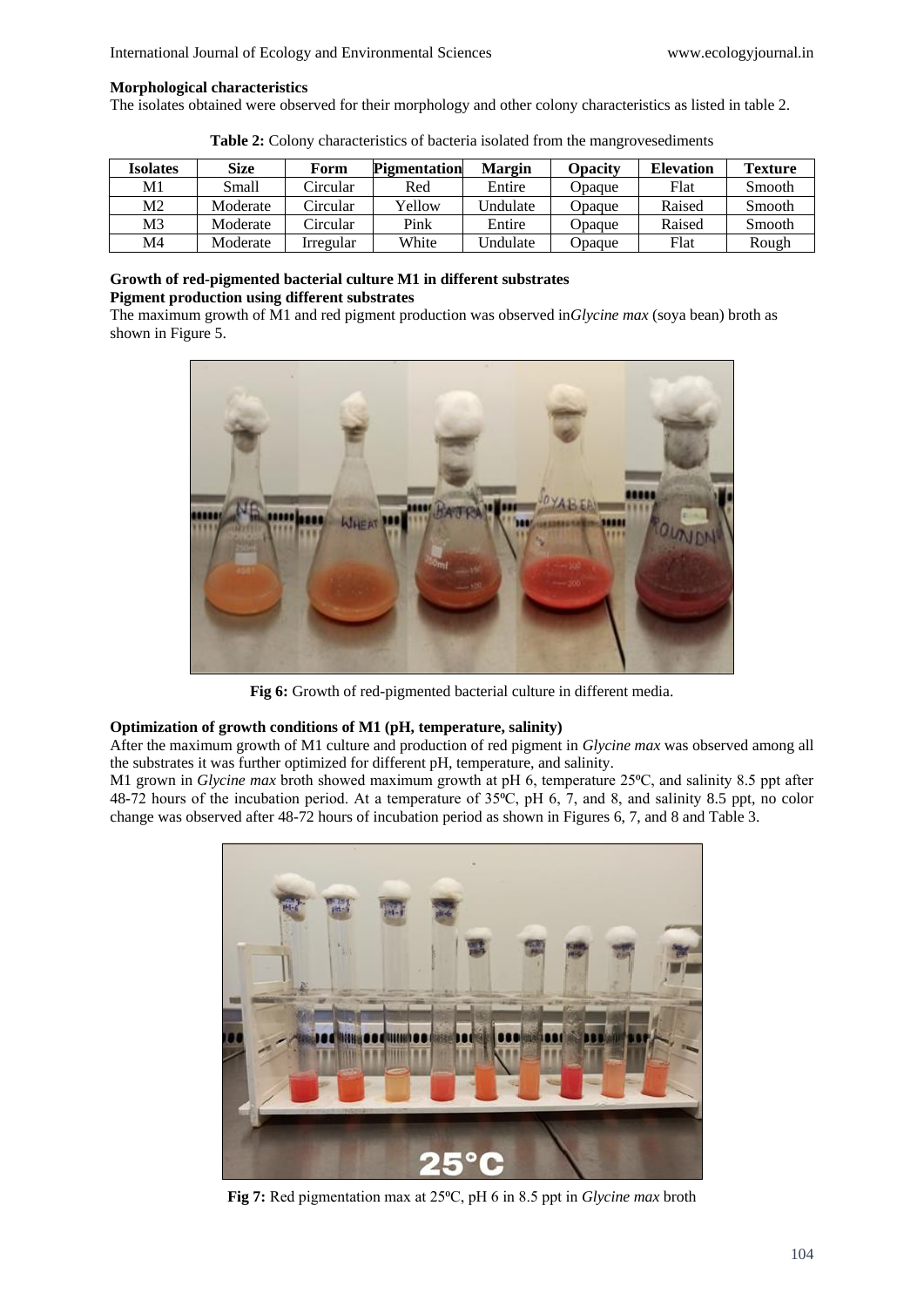

**Fig 8:** Red pigmentation max in pH 6, salinity 8.5ppt and temp 30⁰C in *Glycine max* broth



**Fig 9:** Red pigmentation max in pH 6 and 8, salinity 17 ppt and at temp 35⁰C in *Glycine max* broth.

| <b>Table 3:</b> Conditions required for maximum pigment production. $(++=$ Maximum growth), $(++=$ Average |
|------------------------------------------------------------------------------------------------------------|
| $growth$ , ( $-$ = Minimum growth)                                                                         |

| <b>Culture</b> | <b>Substrates</b> | <b>Media</b>          | pH | Temperature (in $^{\circ}C$ ) | Salinity (ppt) |           |         |
|----------------|-------------------|-----------------------|----|-------------------------------|----------------|-----------|---------|
|                |                   |                       |    |                               | 8.5            | 17        | 34      |
| M1             | Glycine max       | <b>Nutrient Broth</b> | 6  | 25                            | $++$           | $+ +$     | $+ +$   |
|                |                   |                       |    | 30                            | $+++$          | $++$      | $++$    |
|                |                   |                       |    | 35                            | ۰              | $++$      | $^{++}$ |
|                |                   |                       | 7  | 25                            | $++$           | $++$      |         |
|                |                   |                       |    | 30                            | $++$           | $\pm$     |         |
|                |                   |                       |    | 35                            |                | $\ddot{}$ |         |
|                |                   |                       | 8  | 25                            | $^{+}$         | $^{+}$    |         |
|                |                   |                       |    | 30                            | $++$           | +         |         |
|                |                   |                       |    | 35                            |                | $++$      |         |

# **Growth curve**

After optimization of growth conditions of bacterium M1 to produce maximum red pigment in the growth medium (*Glycine max* broth) measured by using the UV-Vis Spectrophotometer is recorded and shown in Table 4.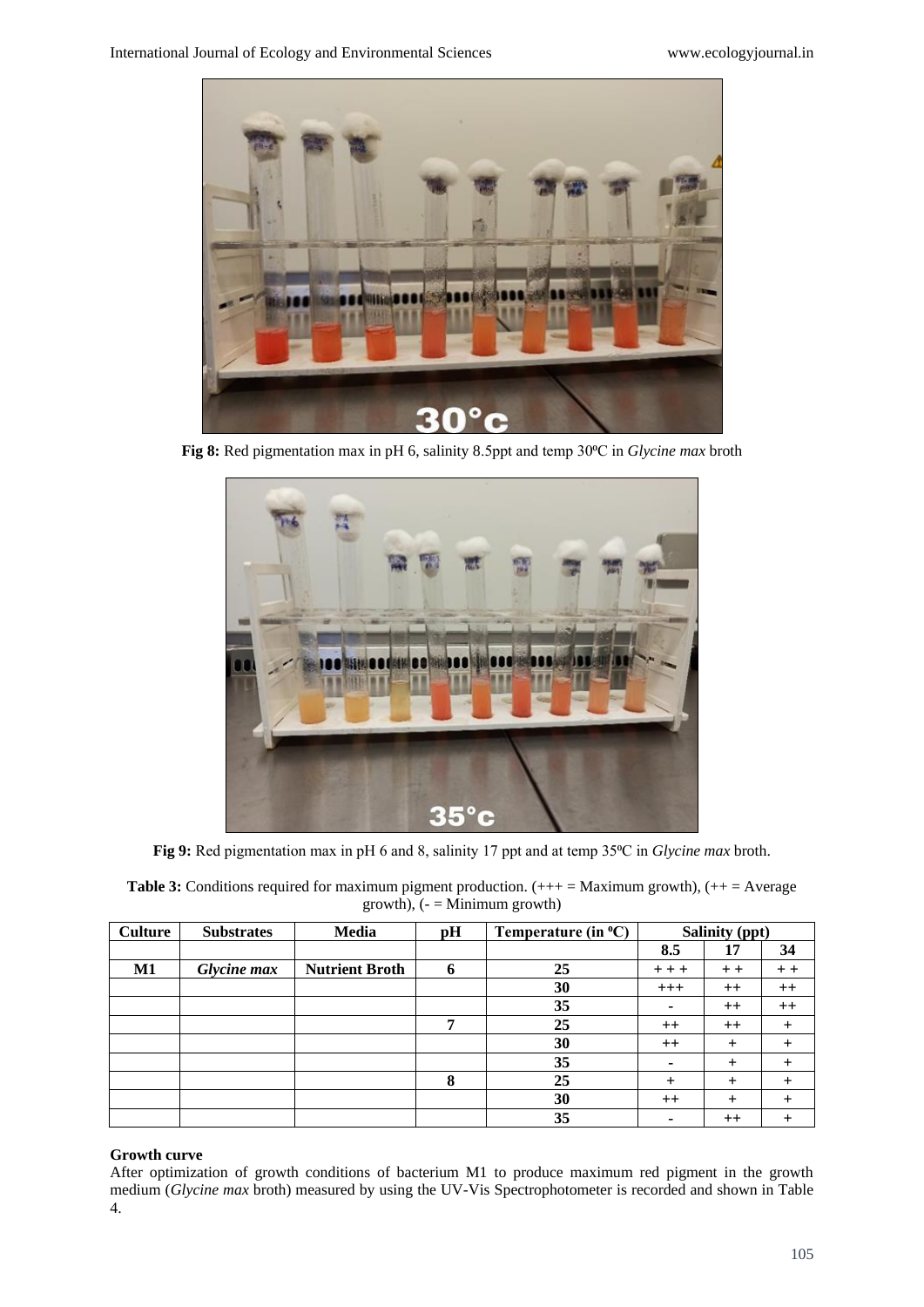**Table 4:** Measured optical density of M1 culture in *Glycine max* using UV Spectrophotometer

| <b>Time</b>     | Wavelength | <b>Absorbance</b> |
|-----------------|------------|-------------------|
| $0 \text{ min}$ | 270nm      | 0.22              |
| 2 hours         | 270nm      | 0.44              |
| 4 hours         | 270nm      | 0.67              |
| 6hours          | 270nm      | 0.7               |
| 8hours          | 270nm      | 0.74              |
| 10hours         | 270nm      | 0.86              |
| 12hours         | 270nm      | 0.89              |
| 14hours         | 270nm      | 0.92              |
| 16hours         | 270nm      | 0.98              |
| 18hours         | 270nm      | 1.08              |
| 20hours         | 270nm      | 1.12              |
| 22hours         | 270nm      | 1.17              |
| 24hours         | 270nm      | 1.19              |
| 26 hours        | 270nm      | 1.16              |

The curve thus obtained is sigmoid as shown in Figure 9.



**Fig 10:** Growth curve of M1 bacterial culture in *Glycine max* broth.

# **Conclusion**

The Mandovi mangrove estuarine ecosystems are associated with biotechnologically useful marine pigmented bacteria with important industrial applications. The present study reports on the isolation of bacterium M1 to M4 capable of producing pigments. Among them, Bacterium M1 was most significant and capable of producing bright red colored pigment which could have application in textiles, food, paper, and leather dying industries. This study attempts to optimize its (M1) growth and increase the production of the pigment using cheaply available cereals and legumes. Such studies may be significant in the commercial production of industrially important compounds economically.

# **Acknowledgement**

Authors are thankful to Director, National Institute of Oceanography, Goa for encouragement and support to carry out this work.

# **References**

- 1. Alongi DM. Bacterial productivity and microbial biomass in tropical mangrove sediments. Microbial Ecology,1988:15:59-79.
- 2. Alongi DM. The role of bacteria in nutrient recycling in tropical mangrove and other coastal benthic ecosystems. Hydrobiologia,1994:285:19-32.
- 3. Bashan Y, Holguin G. Plant growth-promoting bacteria: a potential tool for arid mangrove reforestation. Trees,2002:16:159-166.
- 4. Chatragadda R, Vinithkumar NV, Kirubagaran R. Marine pigmented bacteria: A prospective source of antibacterial compounds,2019:10(2):104-113.
- 5. Holguin G, Vazquez P, Bashan Y. The role of sediment microorganisms in the productivity, conservation, and rehabilitation of mangrove ecosystems: an overview. Biology and Fertility of Soils,2001:33:265-278.